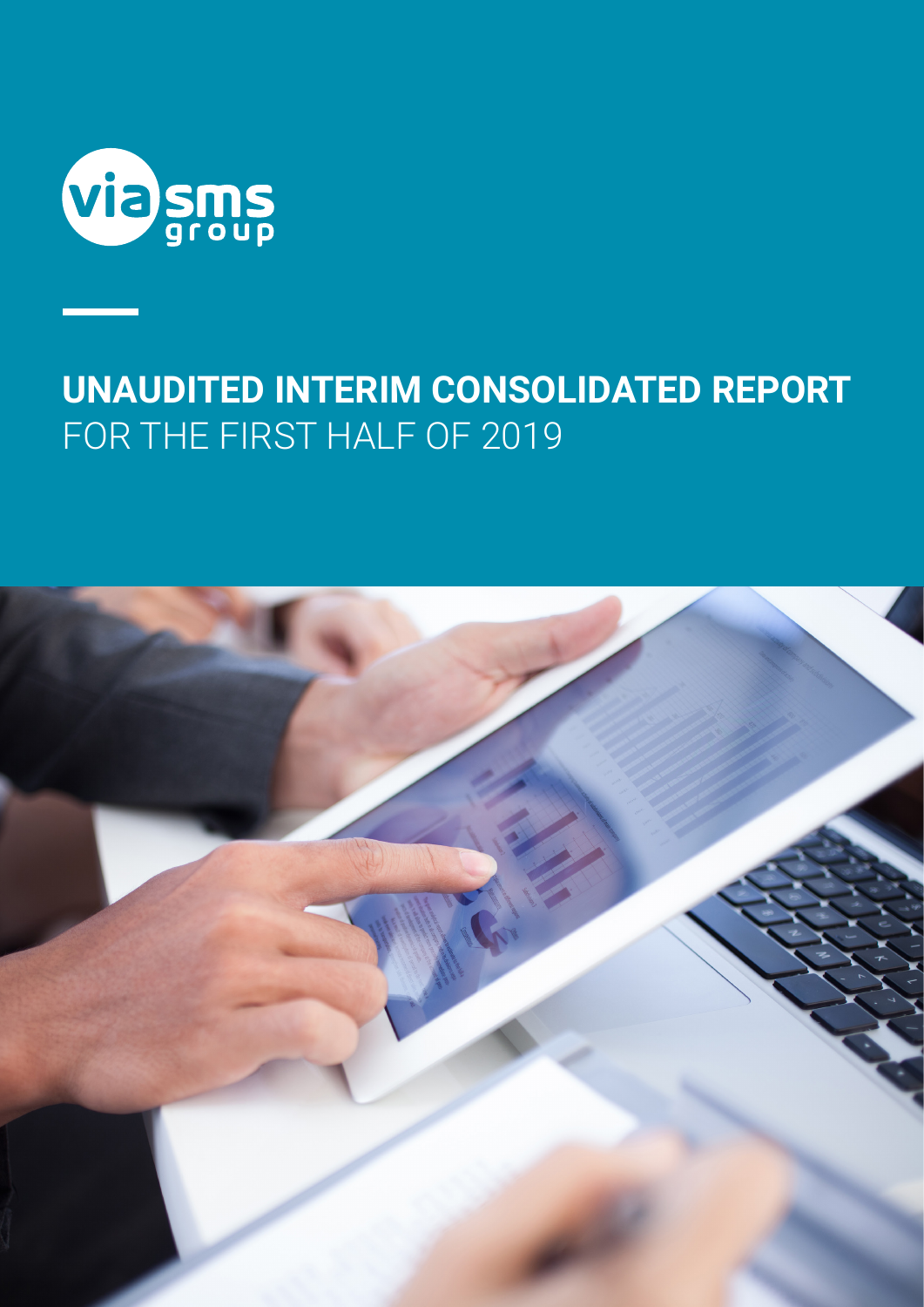## **JSC VIA SMS GROUP MANAGEMENT REPORT**

The Management Board of JSC VIA SMS group presents its report on the unaudited interim consolidated income statement and statement of financial position for the period from January 1, 2019 to 30 June 30, 2019.

#### **GENERAL INFORMATION**

JSC VIA SMS group (the Company) is a joint stock company registered in the Republic of Latvia. Its subsidiaries are executing business operations in 7 European countries – Latvia, Lithuania, Sweden, Poland, Czechia, Romania and Spain. The Company's registered address is 13. janvāra iela 3, Riga, Latvia, LV–1050.

#### **CORE ACTIVITIES**

The core activity of JSC VIA SMS group and its subsidiaries (together referred to as "Group") is providing consumer lending services (in particular – issuing online payday loans installment loans and credit lines). VIA SMS Group mission is to provide simple and accessible alternative financial services by delivering transparency, building trust and bringing positive change by encouraging smart financial decisions.

#### **BUSINESS OVERVIEW**

During the period from January 1 2019, to June 30, 2019, the Group's operations were successful; it has closed the reporting period with a net turnover of EUR 13 698 298 and corresponding 31% increase in comparison with the same period in 2018. The largest net turnover growth is reached in Sweden, Lithuania and Romania. During the first six months of 2019, the Group has reached EBITDA of EUR 2 029 337, ensuring the net profit of EUR 1 264 770.

Consolidated net portfolio of the Group as at June 30, 2019 was EUR 22 379 974, that is for 3% less than the net loan portfolio as per December 31, 2018. During the reporting period, significant growth was reached by the Company's subsidiaries operating in Latvia and Spain. In April 2019, there was a partial sale of portfolio in Sweden. Newly established subsidiary in Romania has shown stable growth of operations and is currently focusing on strengthening its positions in the Romanian consumer lending market.

On May 22, 2019, JSC VIA SMS group has registered new unsecured bonds issue (ISIN LV0000880094) in the form of private placement. Bonds with total issue size up to EUR 10 000 000 will be offered to a limited scope of investors; the annual coupon rate of bonds is set to 10% and maturity date – as of May 22, 2022. It is planned to include bonds on the alternative market "First North Baltic Bond List". The minimum subscription size is EUR 100 000 for each potential investor. On May 27, 2019, JSC VIA SMS group, AS paid out the principal and the last coupon for bonds with ISIN LV0000802064 according to the prospectus. Funds that are being raised within the new bonds issue will be used for the refinancing of previous bonds (ISIN LV0000802064) and in the ordinary course of business development of the company.

During the first six months of 2019 the Group has mainly focused on strengthening its positions in existing markets where it is providing consumer lending services - Latvia, Sweden, Poland, Czechia, Spain, and Romania. Multiple subsidiaries underwent significant improvements regarding boosting the effectiveness of credit scoring models, raising the quality of customer support service performance and communication effectiveness, as well as introducing new products for customer convenience.

The Group has also worked on intensive peer to peer lending platform VIAINVEST development by promoting it in the public environment and attracting new investors. Since the founding, the platform has already attracted almost 12 000 investors and has reached a milestone of more than 153 million EUR loans funded through the platform. On June 13, 2019 VIAINVEST has introduced single annual interest rate of 11% to all loan originators. This change will ensure better diversification of investment portfolio.

The Group has launched digital payment platform VIALET, a brand of the Group's subsidiary UAB VIA Payments, that has obtained electronic money institution license in Lithuania in 2017. VIALET is currently providing digital payments service as well as offering VIALET Mastercard for more convenient daily financial operations. VIALET has acquired almost 6000 customers and is continuously growing thanks to targeted business and marketing strategy.

#### **PRODUCT OVERVIEW**

Currently, the Company is ensuring 5 various consumer lending products – short-term loan (available in Poland, Czechia and Spain), installment loan (available in Latvia and Sweden), credit line (Sweden, Latvia, Romania and Czechia), as well as payment card with credit line SAVA.card (available for customers in Latvia).

All lending products offered by the Group are non-secured, so the Company has developed a complex and innovative credit scoring procedure which is based on the analysis of the customer solvency and historical data. To filter and avoid fraudulent loan applications, the Company uses bank transfer as a customer identification tool, requesting the customer to transfer 0,01 EUR from his bank account. All transactions between customers and the Group are non-cash transactions that are made online or via text messages.

In the second half of the year, the Group is planning to launch new innovative products as well as introduce credit line lending products in all represented markets. The Group's subsidiary UAB VIA Payments operating digital payment brand VIALET plans to expand its operations in Poland by offering digital payment services, payment cards, as well as overdraft.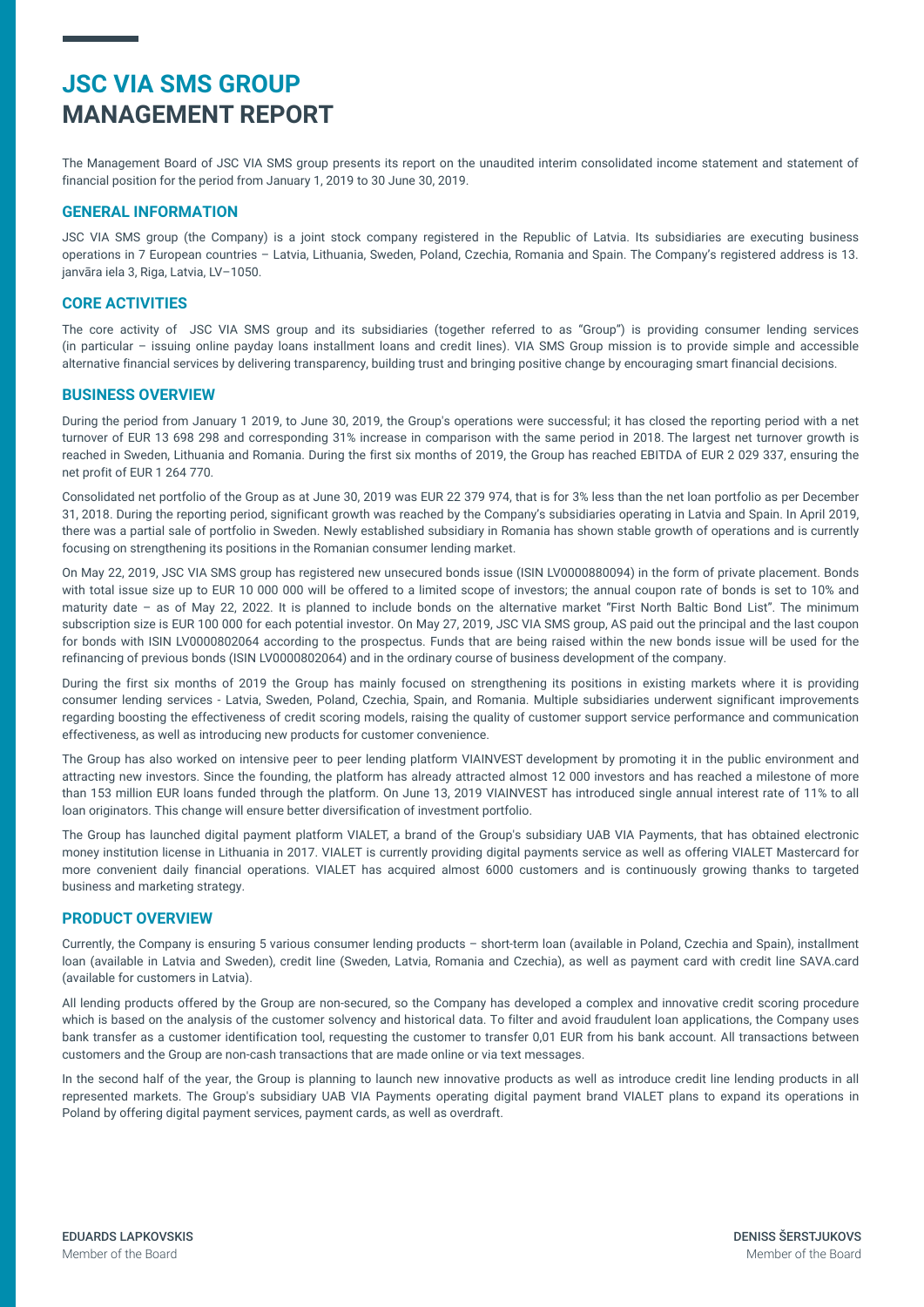## **JSC VIA SMS GROUP INTERIM STATEMENT OF MANAGEMENT'S RESPONSIBILITY**

The Management Board of JSC VIA SMS group is responsible for preparing the unaudited interim consolidated income statement and statement of financial position of the Company and its subsidiaries.

The unaudited interim consolidated Income statement and statement of financial position are prepared in accordance with the source documents and give a true and fair view of the Company' s and its subsidiaries' financial position and operation results for six months period ended June 30, 2019.

The Board confirms that appropriate accounting policies have been consequently applied and prudent and reasonable judgments and estimates have been made by the management in the preparation of the unaudited interim consolidated Income statement and statement of financial position for six months period ended June 30, 2019. The Board also confirms that International Financial Reporting Standards (IFRS) as adopted by the EU have been applied and complied with. The unaudited interim consolidated Income statement and statement of financial position have been prepared on a going concern basis and in compliance with laws and regulations of the Republic of Latvia applicable to the preparation of financial statements.

The Group's management Board is responsible for the maintenance of proper accounting records, the safeguarding of the Group's assets, and the prevention and detection of fraud and other irregularities in the Group. The Group's Board is also responsible for operating the Group in compliance with all the applicable laws and other legislative or regulatory provisions of the Republic of Latvia, as well as with the national laws and regulations of the countries in which the Group conducts its business.

EDUARDS LAPKOVSKIS Member of the Board

DENISS ŠERSTJUKOVS Member of the Board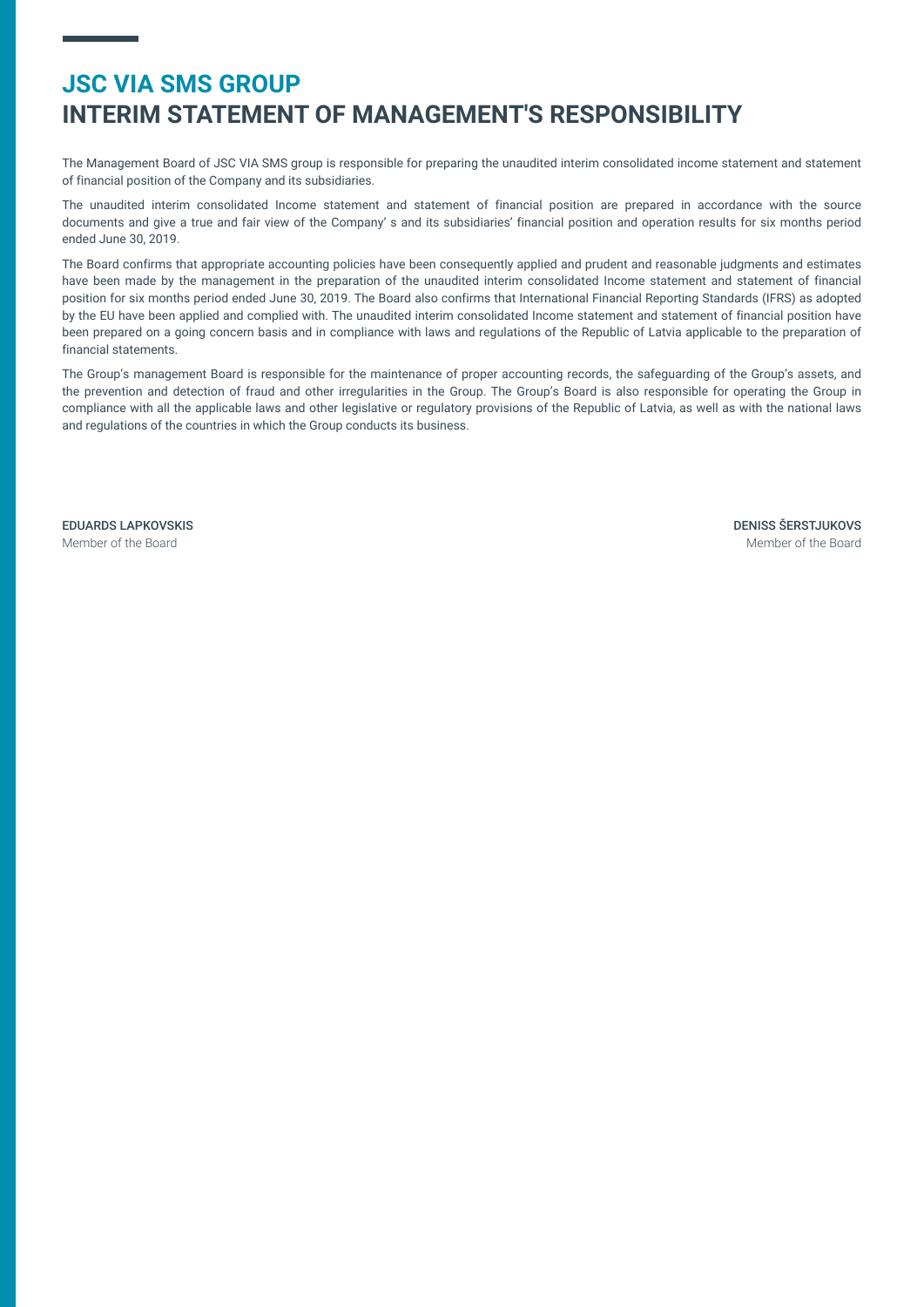# **JSC VIA SMS GROUP INTERIM CONSOLIDATED INCOME STATEMENT**

|                                           | <b>GROUP</b>  |             |
|-------------------------------------------|---------------|-------------|
| <b>EUR</b>                                | 1H 2019       | 1H 2018     |
| Net turnover                              | 13 698 298    | 10 493 305  |
| Operating costs                           | (4371869)     | (2146265)   |
| Impairment allowances / sale of portfolio | (3278031)     | (3526587)   |
| <b>Gross profit</b>                       | 6048398       | 4 8 20 4 53 |
| Selling expenses (marketing)              | (1494809)     | (956694)    |
| <b>Operating profit</b>                   | 4 5 5 3 5 8 9 | 3 863 759   |
| Administrative expenses                   | (3002676)     | (2336245)   |
| Other operating expenses                  | (729 413)     | (229 673)   |
| Other operating income                    | 562724        | 23 4 4 9    |
| <b>Profit before tax</b>                  | 1 384 224     | 1 321 290   |
| Taxes                                     | (119454)      | (69583)     |
| Net profit for the period                 | 1 264 770     | 1 251 707   |
| Minority interest (loss)                  | (8193)        | (9501)      |
| Profit attributable to equity holders     | 1 272 963     | 1 261 208   |

|                                      | <b>GROUP</b> |           |
|--------------------------------------|--------------|-----------|
| <b>EUR</b>                           | 1H 2019      | 1H 2018   |
| Net profit for the period            | 1 272 963    | 1 261 208 |
| Foreign currency translation reserve | 41 966       | (88612)   |
| <b>Total comprehensive income</b>    | 1 314 929    | 1 172 596 |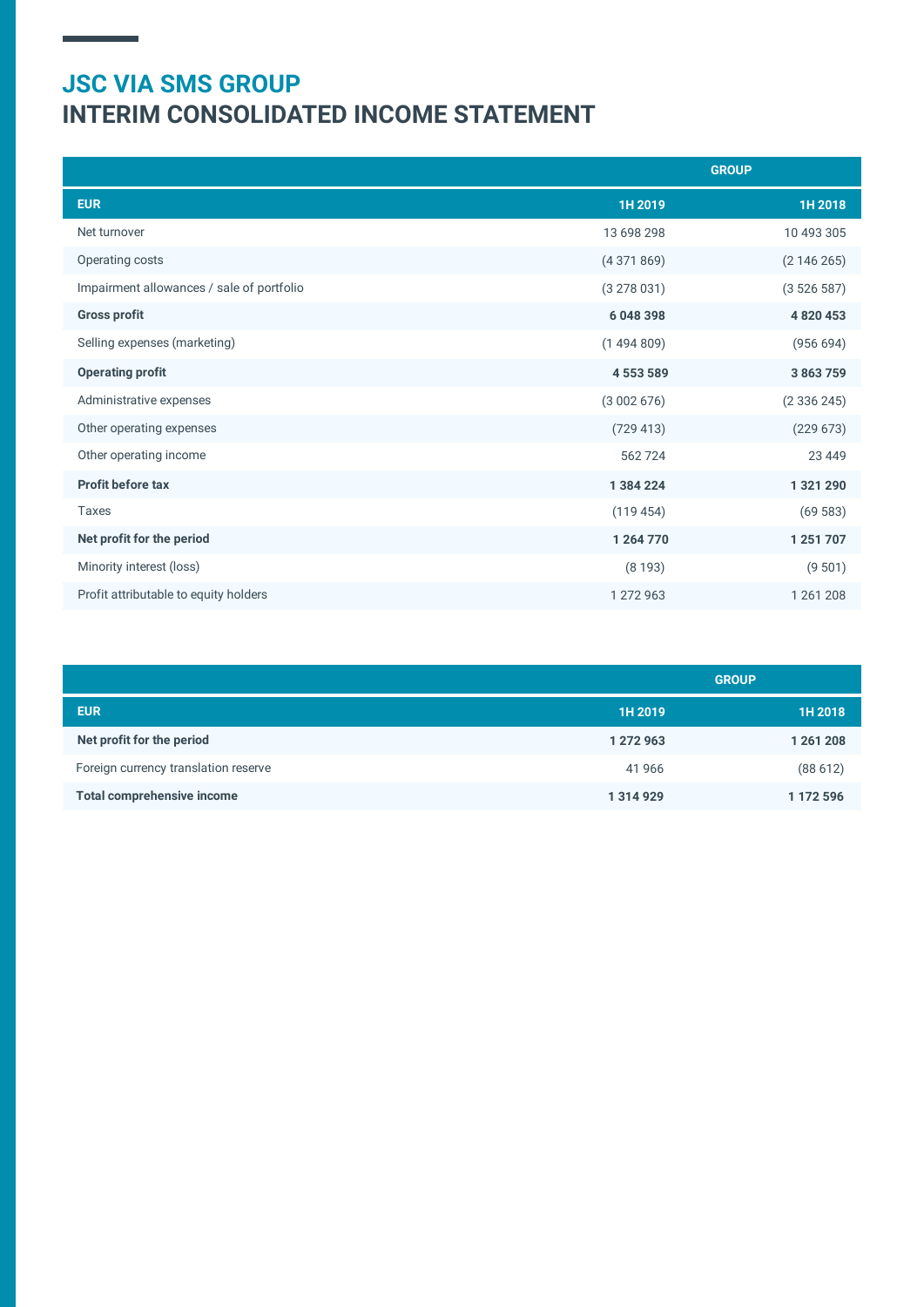# **JSC VIA SMS GROUP INTERIM CONSOLIDATED STATEMENT OF FINANCIAL POSITION**

|                                       | <b>GROUP</b>             |               |
|---------------------------------------|--------------------------|---------------|
| <b>EUR</b>                            | 30.06.2019               | 31.12.2018    |
| Non-current assets                    | 3 678 241                | 746 183       |
| Property, plant and equipment         | 201 903                  | 118 907       |
| Intangible assets                     | 310 479                  | 384 097       |
| Investments in leasehold improvements | 14 3 10                  | 15 0 65       |
| <b>Bonds</b>                          | 3 068 890                |               |
| Loans and trade receivables           | 37 29 6                  | 37 29 6       |
| Deferred tax                          | 45 3 63                  | 190 818       |
| <b>Current assets</b>                 | 31 072 965               | 31 202 495    |
| <b>Bonds</b>                          | $\overline{\phantom{0}}$ | 2797000       |
| Loans and trade receivables           | 22 379 974               | 22 983 054    |
| Other receivables                     | 5937287                  | 3 3 9 5 3 1 6 |
| Prepaid expenses                      | 706 056                  | 161 080       |
| Cash and cash equivalents             | 2049648                  | 1866045       |
| <b>Total assets</b>                   | 34 751 206               | 31 948 679    |

|                                                         | <b>GROUP</b>  |            |
|---------------------------------------------------------|---------------|------------|
| <b>EUR</b>                                              | 30.06.2019    | 31.12.2018 |
| <b>Equity</b>                                           | 3 628 794     | 5693009    |
| Share capital                                           | 803 000       | 803 000    |
| Foreign currency translation reserve                    | 19 9 28       | (22038)    |
| <b>Revaluation reserve</b>                              | (52)          | (52)       |
| Retained earnings                                       | 2805918       | 4912099    |
| Total equity attributable to the members of the Company | 3 600 450     | 5 673 195  |
| Minority shareholder share capital                      | (28344)       | (19814)    |
| <b>Non-current liabilities</b>                          | 7 283 226     | 1810110    |
| Borrowings                                              | 3 522 226     | 1810110    |
| <b>Bonds</b>                                            | 3761000       |            |
| <b>Current liabilities</b>                              | 23 867 530    | 24 465 374 |
| <b>Bonds</b>                                            | 40 744        | 6 211 262  |
| Borrowings                                              | 16 180 448    | 13 949 560 |
| Unpaid dividends                                        | 2 275 346     |            |
| Trade payables                                          | 3 2 3 1 5 5 0 | 2 553 215  |
| Other liabilities                                       | 1 344 577     | 619 092    |
| Corporate income tax payable                            | 17 255        | 56 129     |
| <b>Accrued liabilities</b>                              | 710822        | 834 010    |
| Deferred income                                         | 66788         | 242 106    |
| <b>Total liabilities</b>                                | 31 150 756    | 26 275 484 |
| <b>Total equity and liabilities</b>                     | 34 751 206    | 31 948 679 |